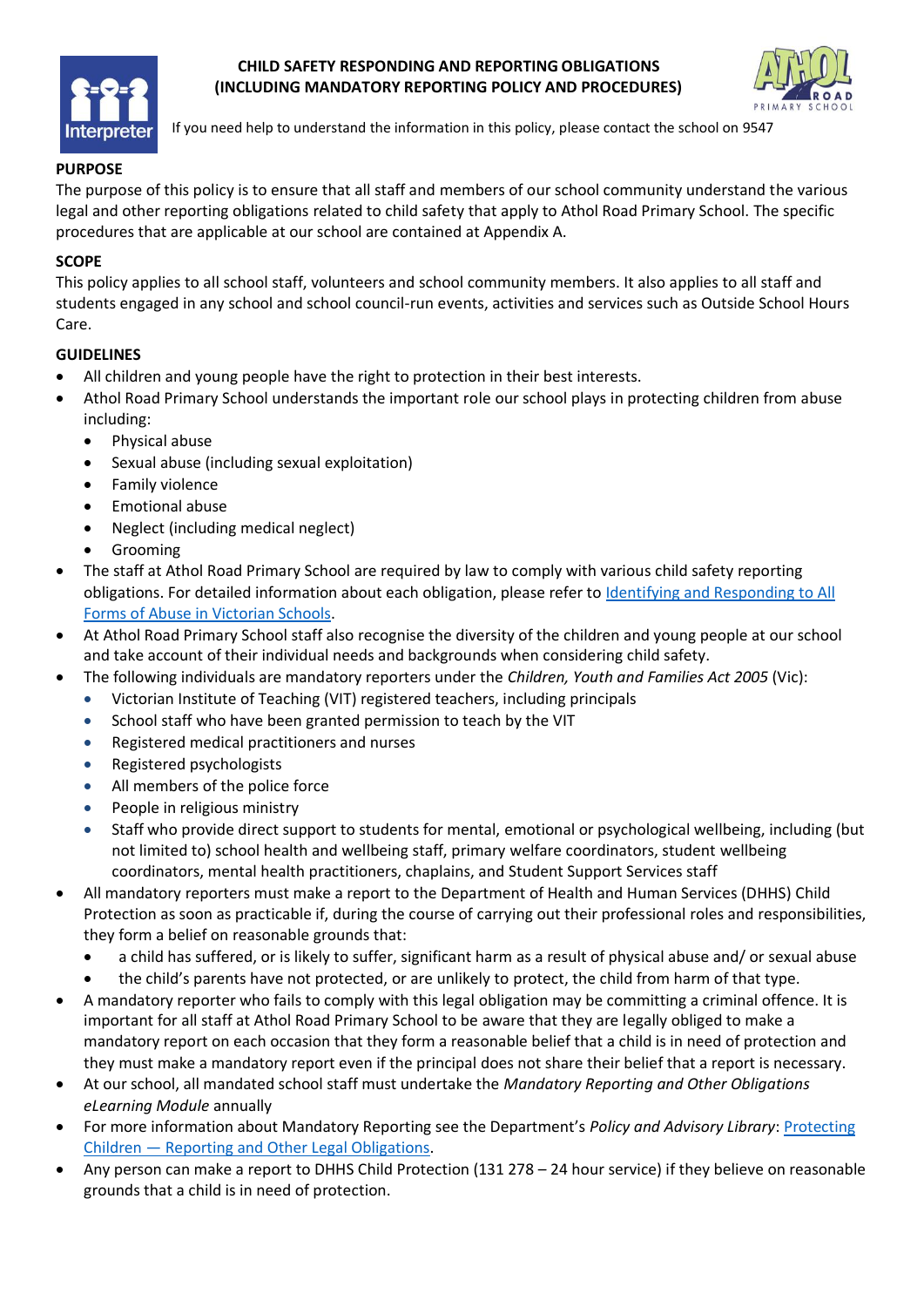- The policy of the Department of Education and Training (DET) requires all staff who form a reasonable belief that a child is in need of protection to report their concerns to DHHS or Victoria Police, and discuss their concerns with the school leadership team.
- For more information about making a report to DHHS Child Protection, see the Department's *School Policy and Advisory Guide*: [Child Protection](http://www.education.vic.gov.au/school/principals/spag/safety/Pages/childprotectreporting.aspx) – Making a Report and [Four Critical Actions for Schools: Responding to](https://www.education.vic.gov.au/Documents/about/programs/health/protect/FourCriticalActions_ChildAbuse.pdf)  [Incidents, Disclosures and Suspicions of Child Abuse.](https://www.education.vic.gov.au/Documents/about/programs/health/protect/FourCriticalActions_ChildAbuse.pdf)
- All staff at Athol Road Primary School are encouraged to make a referral to Child FIRST when they have significant concern for a child's wellbeing. For more information about making a referral to Child FIRST see the School Policy and Advisory Guide: [Child Protection](https://www.education.vic.gov.au/school/principals/spag/safety/Pages/childprotectobligation.aspx) – Reporting Obligations.
- The school must notify the Department's Employee Conduct Branch (9637 2594) if it becomes aware of an allegation of 'reportable conduct'.
- There is an allegation of reportable conduct where a person has formed a reasonable belief that there has been:
	- a sexual offence (even prior to criminal proceedings commencing), sexual misconduct or physical violence committed against, with or in the presence of a child;
	- behaviour causing significant emotional or physical harm to a child;
	- significant neglect of a child; or
	- misconduct involving any of the above.
- The Department, through the Employee Conduct Branch, has a legal obligation to inform the Commission for Children and Young People when an allegation of reportable conduct is made.
- The principal must notify the Department's Employee Conduct Branch of any reportable conduct allegations involving current or former teachers, contractors, volunteers (including parents), allied health staff and school council employees.
- If school staff become aware of reportable conduct by any person in the above positions, they should notify the school principal immediately. If the allegation relates to the principal, they should notify the Regional Director.
- For more information about Reportable Conduct see the Department's *School Policy and Advisory Guide*: [Reportable Conduct Scheme.](http://www.education.vic.gov.au/school/principals/spag/safety/Pages/reportableconductscheme.aspx)
- Reporting child sexual abuse is a community-wide responsibility. All adults (ie persons aged 18 years and over), not just professionals who work with children, have a legal obligation to report to Victoria Police, as soon as practicable, where they form a 'reasonable belief' that a sexual offence has been committed by an adult against a child under the age of 16 by another person aged 18 years or over.
- Failure to disclose information to Victoria Police (by calling 000 or local police station) as soon as practicable may amount to a criminal offence unless a person has a 'reasonable excuse' or exemption from doing so.
- 'Reasonable belief' is not the same as having proof. A 'reasonable belief' is formed if a reasonable person in the same position would have formed the belief on the same grounds.
- For example, a 'reasonable belief' might be formed when:
	- a child states that they have been sexually abused
	- a child states that they know someone who has been sexually abused (sometimes the child may be talking about themselves)
	- someone who knows a child states that the child has been sexually abused
	- professional observations of the child's behaviour or development leads a mandated professional to form a belief that the child has been sexually abused
	- signs of sexual abuse leads to a belief that the child has been sexually abused.
	- 'Reasonable excuse' is defined by law and includes:
		- fear for the safety of any person including yourself or the potential victim (but not including the alleged perpetrator or an organisation)
		- where the information has already been disclosed, for example, through a mandatory report to DHHS Child Protection.
- For more information about this reporting obligation, see the Department's *School Policy and Advisory Guide*: [Failure to disclose offence.](http://www.education.vic.gov.au/school/principals/spag/safety/Pages/childprotectobligation.aspx)
- This reporting obligation applies to school staff in a position of authority. This can include principals, assistant principals and campus principals. Any staff member in a position of authority who becomes aware that an adult associated with their school (such as an employee, contractor, volunteer or visitor) poses a risk of sexual abuse to a child under the age of 16 under their care, authority or supervision, must take all reasonable steps to remove or reduce that risk.
- This may include removing the adult (ie persons aged 18 years and over) from working with children pending an investigation and reporting your concerns to Victoria Police.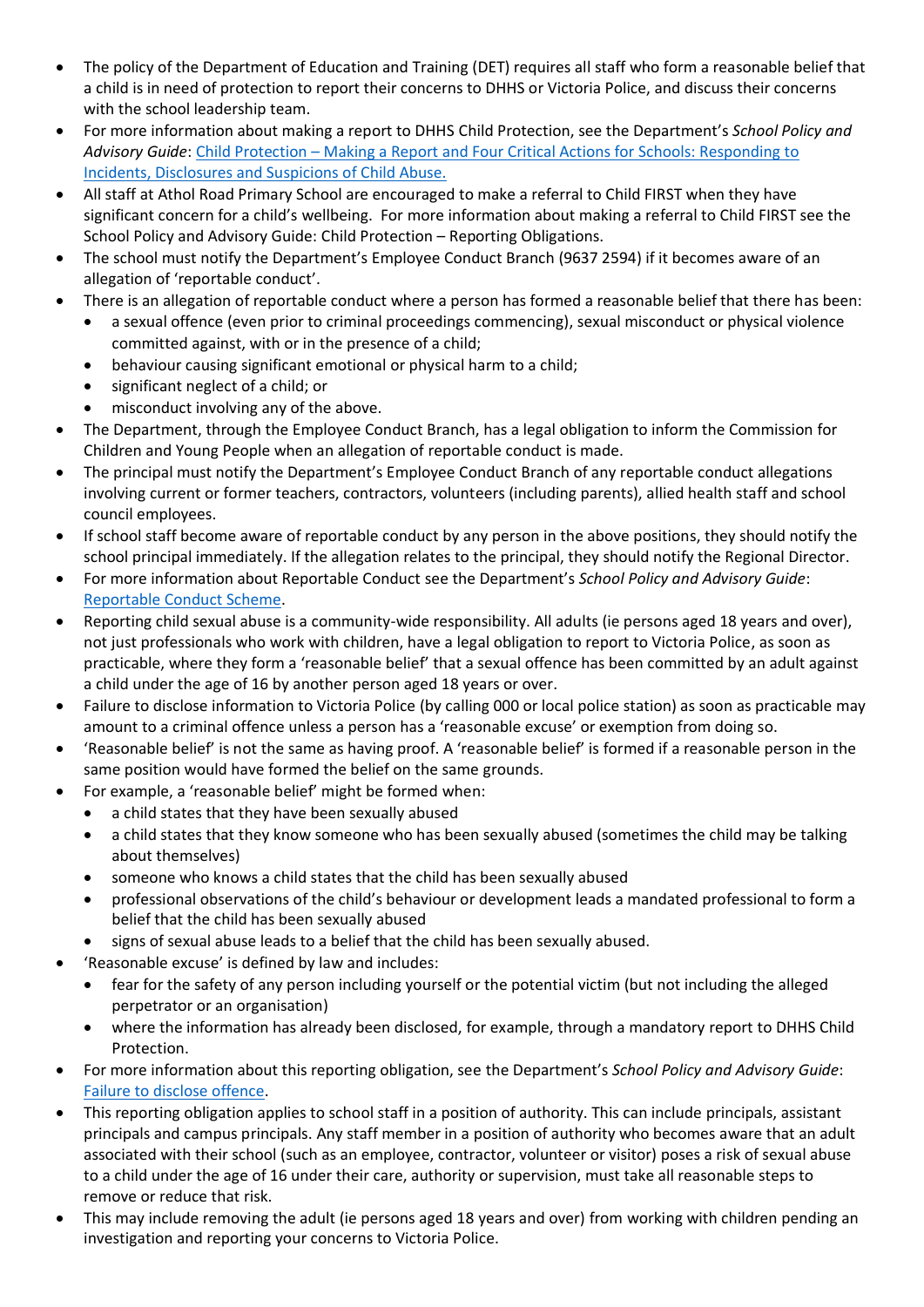- If a school staff member in a position of authority fails to take reasonable steps in these circumstances, this may amount to a criminal offence.
- For more information about this reporting obligation, see the Department's *School Policy and Advisory Guide*: [Failure to protect offence.](http://www.education.vic.gov.au/school/principals/spag/safety/Pages/childprotectobligation.aspx)
- Grooming is a criminal offence under the *Crimes Act 1958* (Vic). This offence targets predatory conduct undertaken by an adult to prepare a child, under the age of 16, to engage in sexual activity at a later time. Grooming can include communicating and/or attempting to befriend or establish a relationship or other emotional connection with the child or their parent/carer.
- For more information about this offence and reporting obligations see: [Child Exploitation and Grooming.](https://www.education.vic.gov.au/school/teachers/health/childprotection/Pages/expolitationgrooming.aspx)

#### **RELATED POLICIES AND FURTHER INFORMATION**

Statement [of Commitment to Child Safety](https://atholroadps.vic.edu.au/parents/#policies) [Child Safety Policy](https://atholroadps.vic.edu.au/parents/#policies)

#### **COMMUNICATION**

This policy will be communicated to our school community in the following ways:

- School's website
- Staff induction processes
- Staff handbook/manual
- Staff briefings/meetings as required
- Annual staff and School Council training
- Transition and enrolment packs
- Parent Information sessions
- **Newsletters**
- Hard copy from school administration upon request

#### **POLICY REVIEW AND APPROVAL**

| Policy last reviewed       | November 2021 |
|----------------------------|---------------|
| Approved by                | Principal     |
| Next scheduled review date | November 2022 |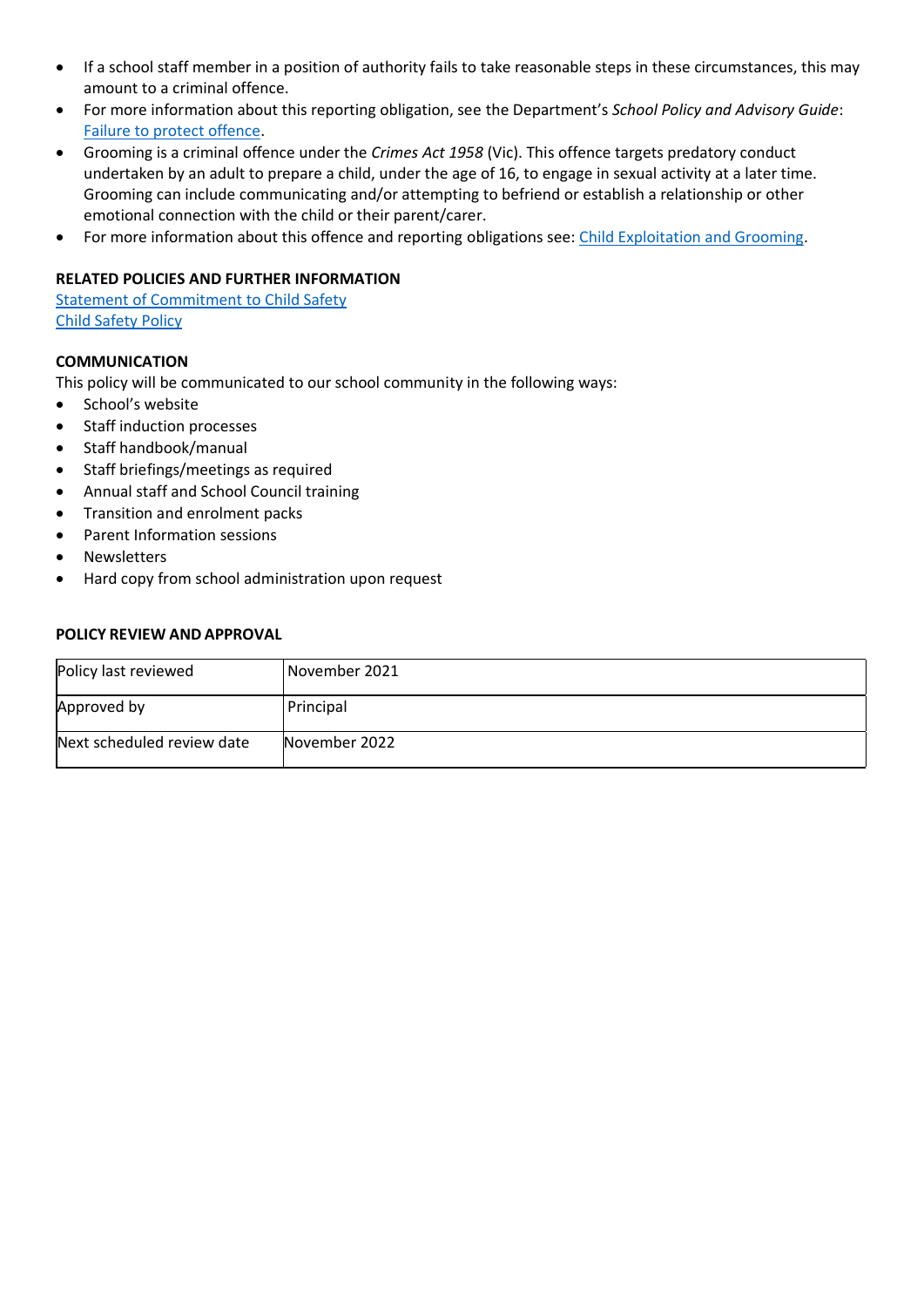# APPENDIX A

# CHILD SAFETY Responding and Reporting Procedures at Athol Road Primary School

### **For students**

All students should feel safe to speak to any staff member to raise any concerns about their safety or any other concerns that they have.

If a student does not know who to approach at they should start with their home group teacher.

Managing disclosures made by students

## *When managing a disclosure you should:*

listen to the student and allow them to speak

stay calm and use a neutral tone with no urgency and where possible use the child's language and vocabulary (you do not want to frighten the child or interrupt the child)

be gentle, patient and non-judgmental throughout

highlight to the student it was important for them to tell you about what has happened

assure them that they are not to blame for what has occurred

do not ask leading questions, for example gently ask, "What happened next?" rather than "Why?"

be patient and allow the child to talk at their own pace and in their own words

do not pressure the child into telling you more than they want to, they will be asked a lot of questions by other professionals and it is important not to force them to retell what has occurred multiple times

reassure the child that you believe them and that disclosing the matter was important for them to do use verbal facilitators such as, "I see", restate the child's previous statement, and use non-suggestive words of encouragement, designed to keep the child talking in an open-ended way ("what happened next?")

tell the child in age appropriate language you are required to report to the relevant authority to help stop the abuse, and explain the role of these authorities if appropriate (for a young child this may be as simple as saying "I will need to talk to people to work out what to do next to help you").

# *When managing a disclosure you should AVOID:*

displaying expressions of panic or shock

asking questions that are investigative and potentially invasive (this may make the child feel uncomfortable and may cause the child to withdraw)

going over the information repeatedly (you are only gathering information to help you form a belief on reasonable grounds that you need to make a report to the relevant authority)

making any comments that would lead the student to believe that what has happened is their fault making promises to the child about what will occur next or that things will be different given the process can be unpredictable and different for each child depending on their circumstances (instead reassure them that you and others will do your best to help).

# *General procedures*

Our school will follow the *[Four Critical Actions for Schools: Responding to Incidents, Disclosures and Suspicions of](https://www.education.vic.gov.au/Documents/about/programs/health/protect/FourCriticalActions_ChildAbuse.pdf)  [Child Abuse](https://www.education.vic.gov.au/Documents/about/programs/health/protect/FourCriticalActions_ChildAbuse.pdf)* (Four Critical Actions) when responding to incidents, disclosures and suspicions of child abuse.

All staff at our school who believe that a child is in need of protection, even if it doesn't meet the threshold required for mandatory reporting or the staff member is not a mandatory reporter, should in the first instance, speak to the Assistant Principal or should make the required reports to DHHS Child Protection and/or Victoria Police as necessary. The Assistant Principal will be responsible for monitoring overall school compliance with this procedure.

Nothing in this procedure prevents a staff member or any other person from reporting to the relevant authorities if they form a reasonable belief that a child is at risk of abuse.

Reporting suspicions, disclosures or incidents of child abuse

# *Responsibilities of all school staff*

If a school staff member reasonably suspects or witnesses an incident of child abuse or receives a disclosure of child abuse, they must:

If a child is at immediate risk of harm, separate alleged victims and others involved, administer first aid and call 000. Speak to Principal/Assistant Principal as soon as possible, who will follow the [Four Critical Actions.](https://www.education.vic.gov.au/Documents/about/programs/health/protect/FourCriticalActions_ChildAbuse.pdf)

Make detailed notes of the incident or disclosure and ensure that those notes are kept and stored securely. [https://www.education.vic.gov.au/Documents/about/programs/health/protect/PROTECT\\_Schoolstemplate.pdf](https://www.education.vic.gov.au/Documents/about/programs/health/protect/PROTECT_Schoolstemplate.pdf)

If the staff member is a mandatory reporter and reasonably believes that a student has suffered physical and/or sexual abuse from which the child's parents have not protected the child, they must make a report to DHHS Child Protection.